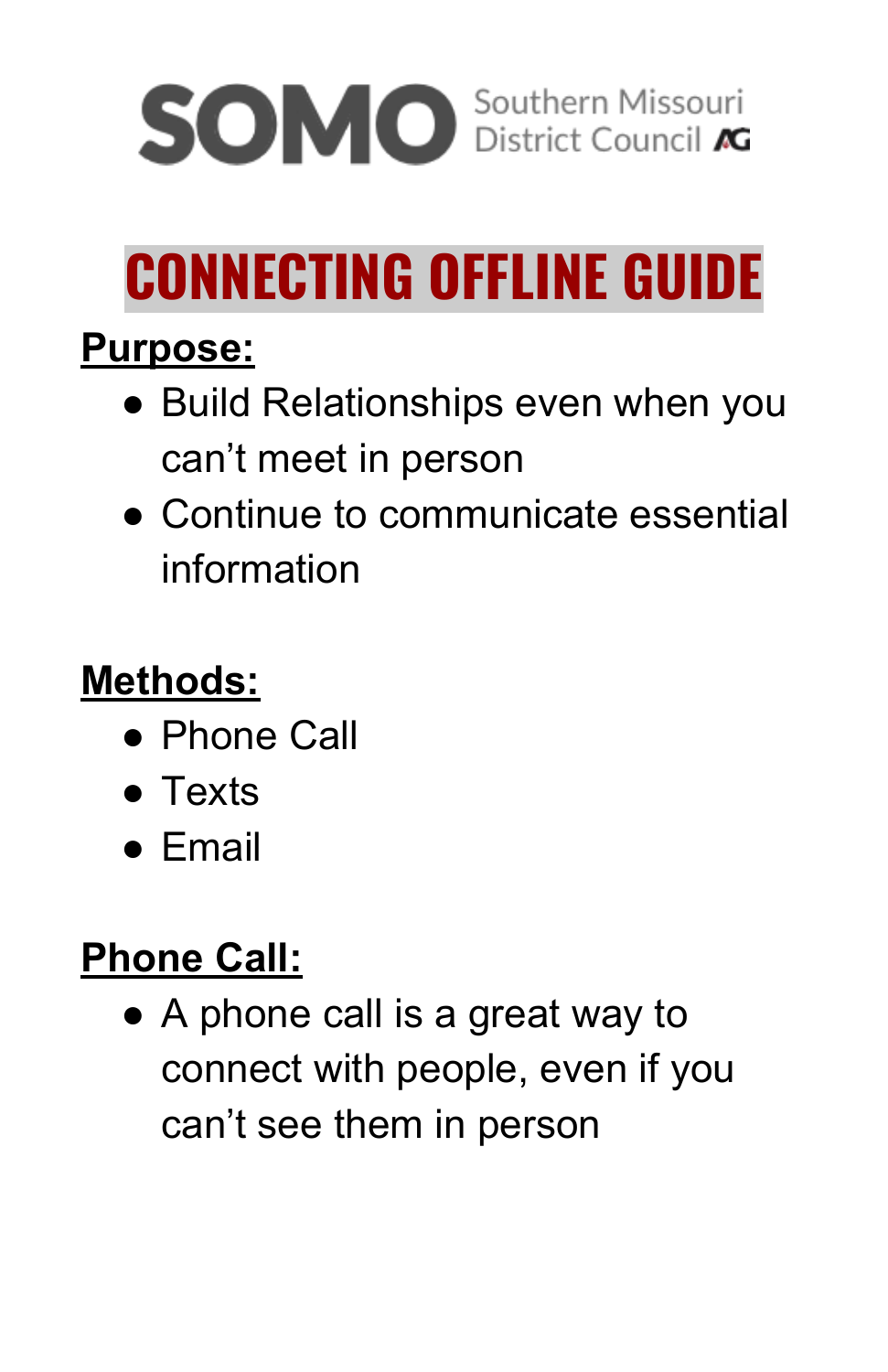• Recruit key volunteers to help you connect with each person in your

# **Texting:**

- Uses
	- Communicate updates
		- Ex) Wednesday zoom call, Sunday live stream, Online Giving
	- Quick check-in
	- Prayer requests
- Software Options (there are a TON of options, here are a few that might work for you)
	- $\circ$  If your church is small enough, have you and your key leaders text them individually

#### $\circ$  Text in Church--(FREE for 60 days)

([https://textinchurch.com/how\\_it\\_works\)](https://textinchurch.com/how_it_works)

- Most popular texting service for churches
- After 60 days, \$37/month for 500 messages/month
- Lots of integrations
- Clearstream 25 message trial (<https://clearstream.io/why-clearstream/>)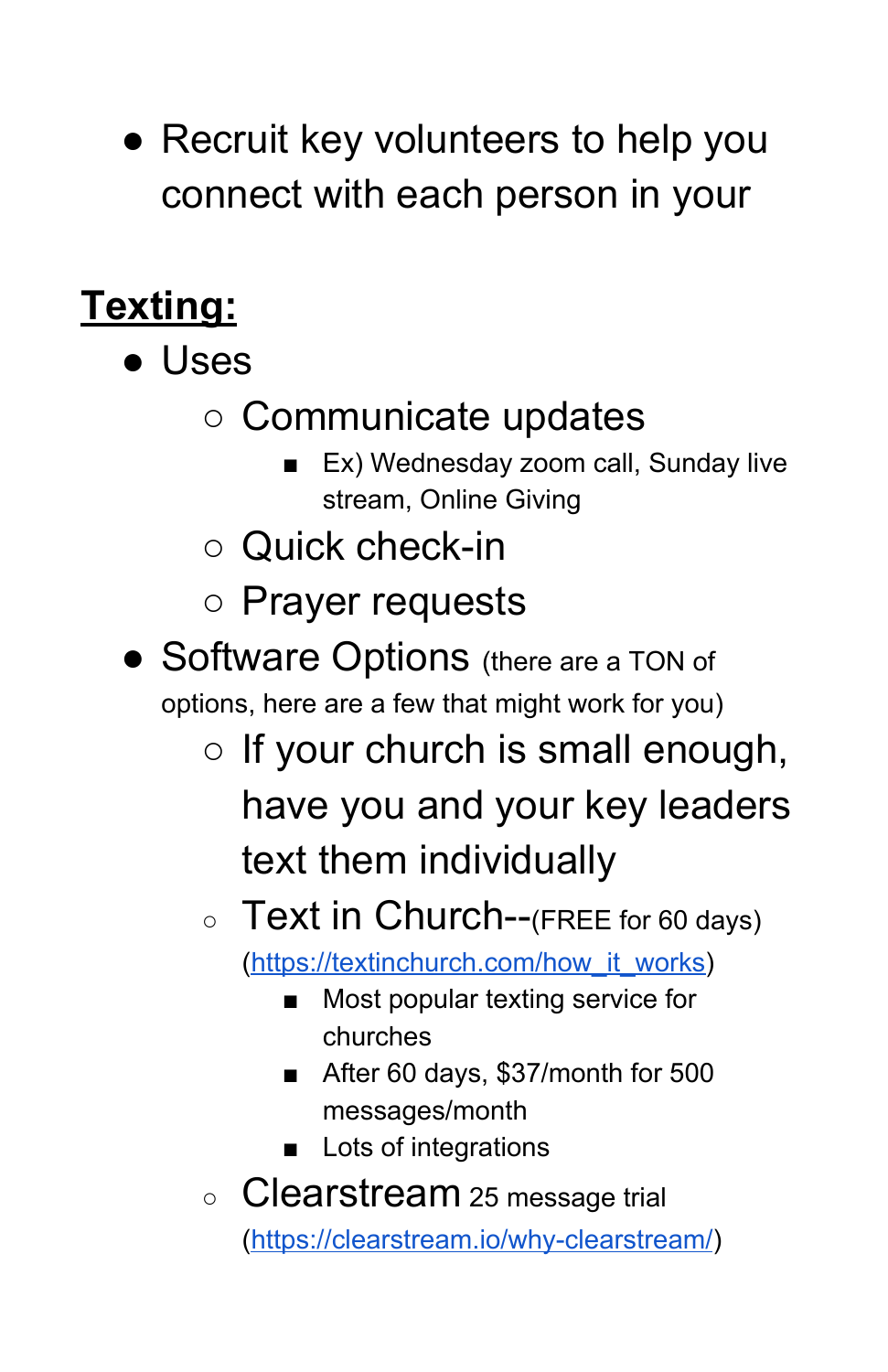- Growing texting service for churches
- \$29/month for 1000 messages/ month
- Lots of integrations
- Flocknote--FREE under 40 contacts ([https://flocknote.com/\)](https://flocknote.com/)
	- Send unlimited text & emails
	- Doesn't integrate with other software such as Community Church Builder
	- Can send automated phone calls (extra charge)

# **Email:**

- With so many people turning to social media, your posts may be getting lost in the noise.
- If you're looking for people to take an action, not simply to scroll past, email is the way to go
- Unlike social media, people are more likely to TAKE ACTION when they recieve an email
- This is a great way to share things that have been helpful in your walk with Christ as you update your congregation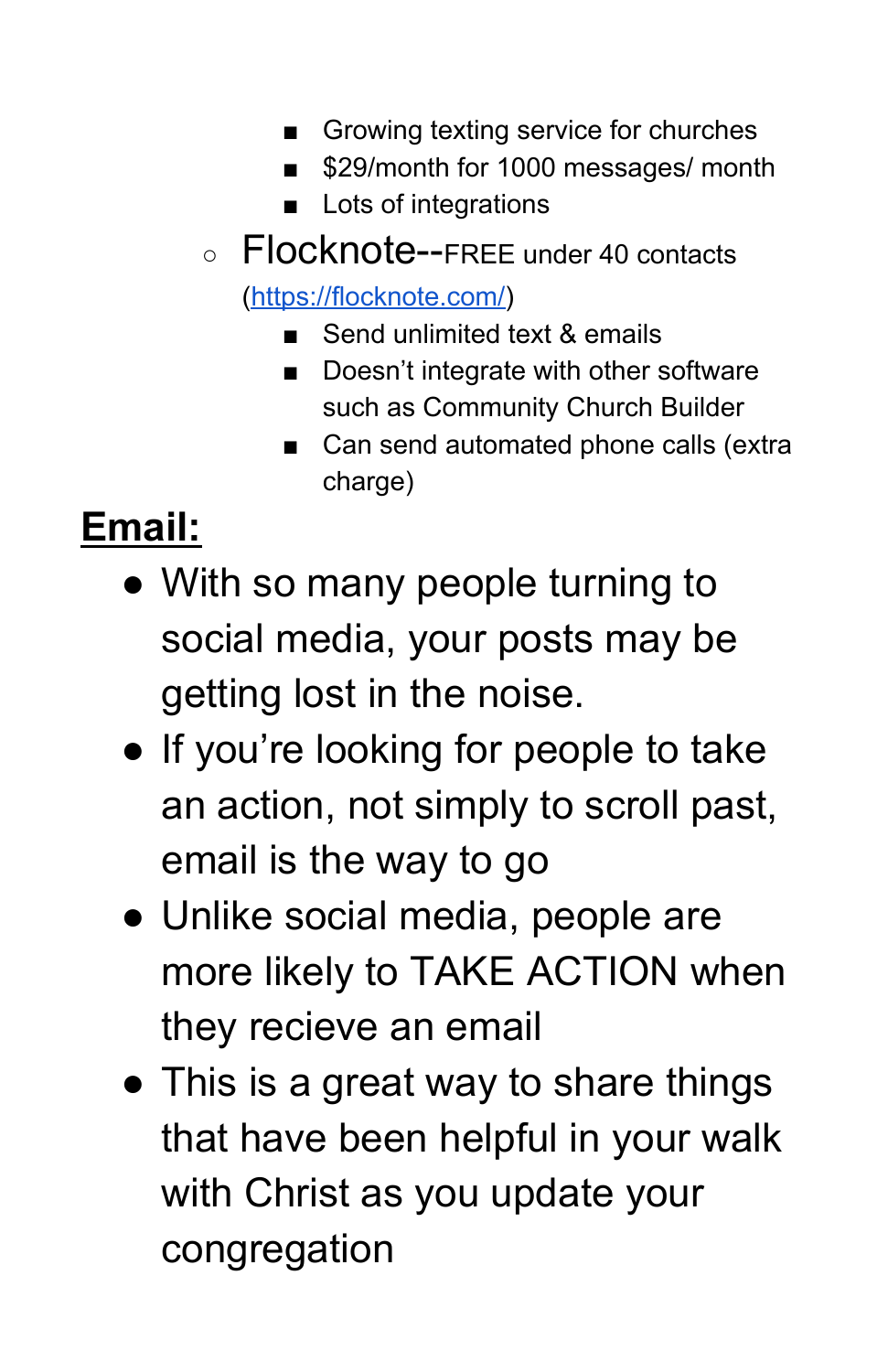#### *Tips for an effective email*

- Make it personal--treat it like a one-on-one conversation
- Sender--have the email coming from someone they know (ex. Lead pastor)
- Subject--Include a subject line that gets people's attention and encourage them to open

○ Ex) 3 verses about HOPE to encourage you

- Ex) Diaper Drive a success thanks to you!
- Email Preview--Include 1-2 sentences about WHY they should open this email
	- $\circ$  This is what they see when they are skimming their inbox
	- This will NOT actually be included in the email
	- Ex) An email from a store would put "48 hour sale on hats, scarfs and boots. Save up to 50%. Grab the latest fall styles today!"
	- $\circ$  Church ex) Many of us are struggling with the unknown right now. Take 5 minutes to be encouraged by the One who is our hope.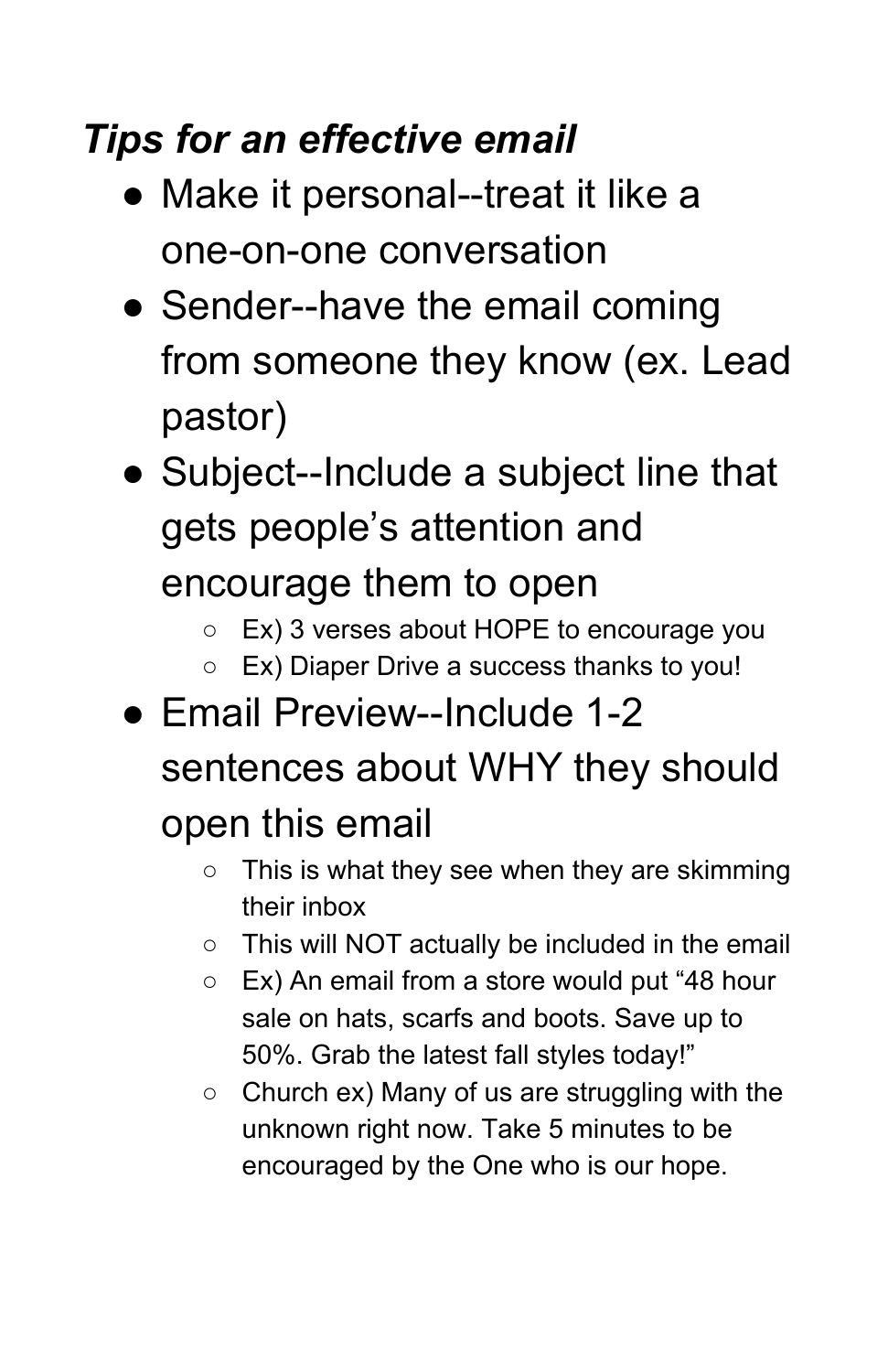○ Church ex) Thanks to your generosity, 80 families in \_\_\_\_\_\_ city have diapers and other needed supplies. Find out what's next!

#### ● Content

- Use short paragraphs--people skim and will likely stop reading if it's too long
- Remove as much extra information as possible
- Break up lots of text with relevant pictures (especially if you have any of people in your church)
- Include 1 call to action
	- This the the next step you want them to take
		- Ex) Give Now
		- Ex) Share these verses with a friend
	- If possible, include a button or direct link
		- You want to make it EASY for them to take the next step

# • Some ideas from [Seth Muse](https://www.sethmuse.com/7-better-uses-for-your-all-church-email-newsletter-than-announcements/):

#### Email 2.0

Here are some simple ideas to share succinctly in your pastor's section of the enews:

A Thought your pastor had about a Scripture or issue of the day

Something your pastor recently read in the Bible or in a book you recommend

A story about a conversation your pastor had with someone that applies to last week or this week's sermon

A funny comic strip, cartoon, or list of funny tweets you saw this week

A Reading guide for quiet times this week

The notes to the sermon from last weekend

Thoughts your pastor didn't get to share in the sermon last weekend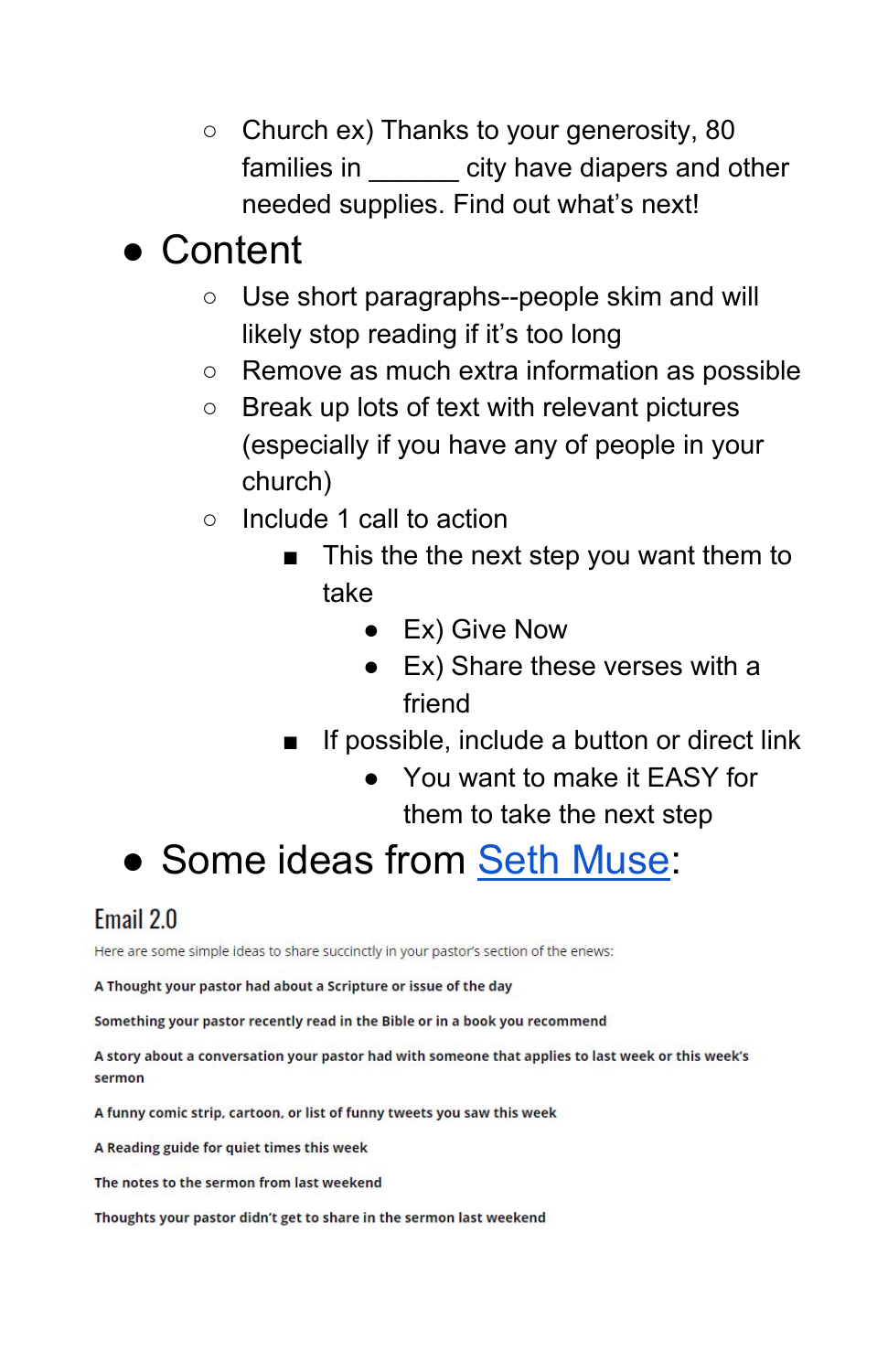• Software Options (there are a TON of options, here are a few that might work for you)

○ Constant Contact

([https://www.constantcontact.com/email-marke](https://www.constantcontact.com/email-marketing) [ting\)](https://www.constantcontact.com/email-marketing)

Free for 60 days, Starts at \$20/ month (you can get a 20-30% non profit discount by prepaying for 6 months or 1 year)

# ○ Mailchimp

([https://mailchimp.com/help/getting-started-with](https://mailchimp.com/help/getting-started-with-mailchimp/) [-mailchimp/\)](https://mailchimp.com/help/getting-started-with-mailchimp/)

- Free up to 2,000 contacts (1 audience)
- SendFox [\(https://sendfox.com/](https://sendfox.com/))
	- Free but slow sending emails, can pay \$45 one-time for up to 50,000 emails/month

# **Outside Resources:**

### These links will take you to resources outside SOMOAG.ORG

- <https://prochurchtools.com/playlist/email/>
- [https://www.sethmuse.com/7-better-uses-for-y](https://www.sethmuse.com/7-better-uses-for-your-all-church-email-newsletter-than-announcements/) [our-all-church-email-newsletter-than-announc](https://www.sethmuse.com/7-better-uses-for-your-all-church-email-newsletter-than-announcements/) [ements/](https://www.sethmuse.com/7-better-uses-for-your-all-church-email-newsletter-than-announcements/)